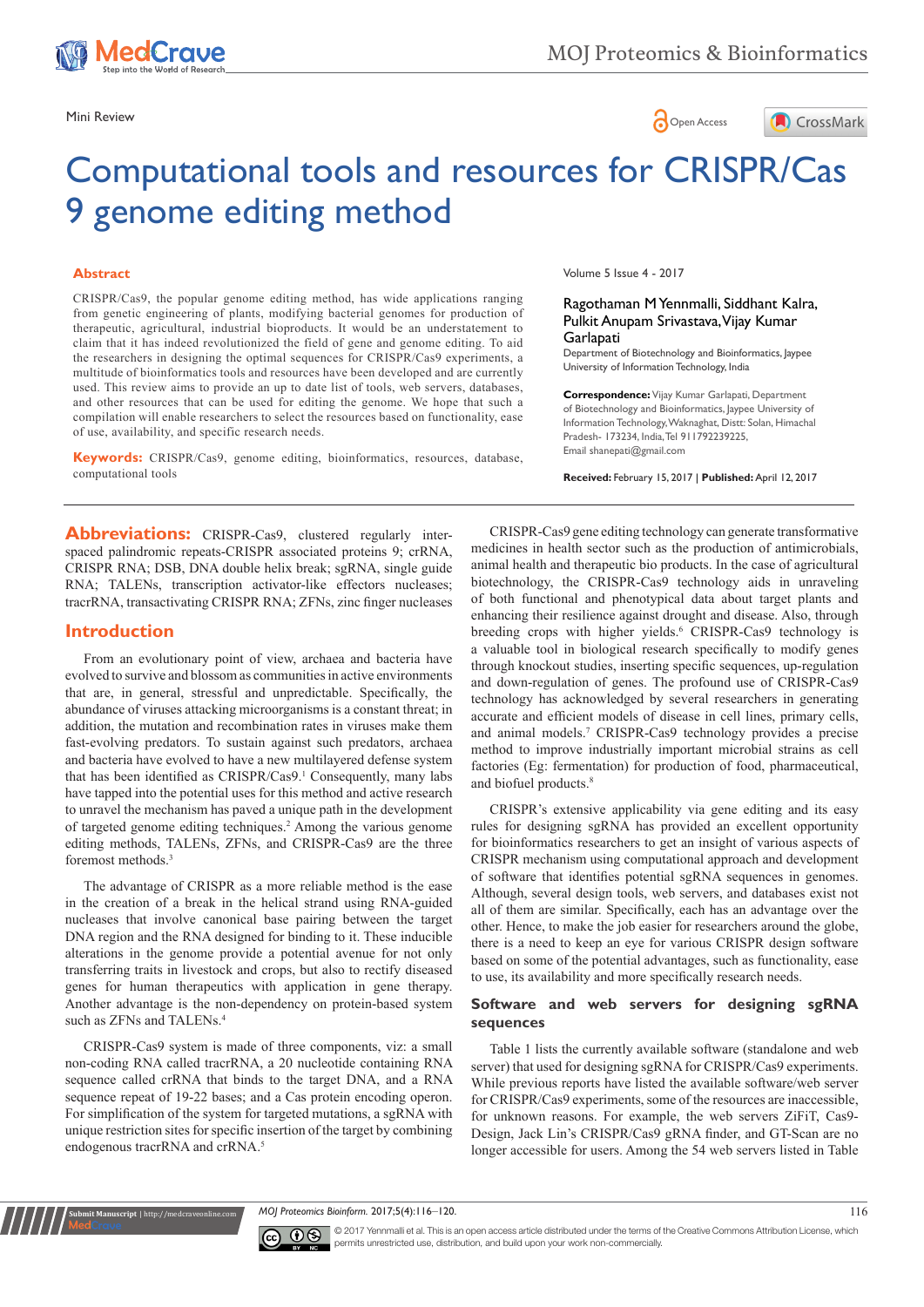1, more than 20 resources are available for public use since 2015, in comparison 13webservers have been reported in 2016, and most recently one web server (CRISPR-RT) has been published in 2017.

Additionally, there are 5 software that can use in the standalone mode, by either running a Perl script (sgRNAcas9) or via using an **Table 1** List of software and web servers for designing sgRNA sequences.

R code (caRpools) (Table 2). There also desktop based applications (DESKGEN) that can be utilized by molecular biologists for designing sgRNA sequences. The potential drawback to the standalone versions could be software compatibility, ease of usage, and additionally, some may be available for a fee.

| S. no | Tool name                      | <b>Standalone/ Web server</b> | Link                                                                             | Reference       |
|-------|--------------------------------|-------------------------------|----------------------------------------------------------------------------------|-----------------|
| L     | <b>DESKGEN</b>                 | Standalone                    | https://www.deskgen.com/landing/                                                 | 9               |
| 2     | sgRNAcas9                      | Standalone/command-line       | http://www.biootools.com/                                                        | 10              |
| 3     | caRpools                       | Standalone/ command-line      | http://github.com/boutroslab/caRpools                                            | $\mathbf{H}$    |
| 4     | <b>CRISPR Recognition Tool</b> | Standalone                    | http://www.room220.com/crt/                                                      | 12              |
| 5     | <b>CRISPRseek</b>              | Standalone                    | http://bioconductor.org/packages/release/bioc/html/<br>CRISPRseek.html           | $\overline{13}$ |
| 6     | <b>CRISPRdirect</b>            | Web/online/graphic interface  | http://crispr.dbcls.jp/                                                          | 4               |
| 7     | <b>CRISPR RNA Configurator</b> | Web/online/graphic interface  | http://dharmacon.gelifesciences.com/ch/gene-editing/crispr-<br>rna-configurator/ |                 |
| 8     | <b>CRISPRer</b>                | Web/online/graphic interface  | http://jstacs.de/index.php/CRISPRer                                              |                 |
| 9     | <b>CRISPRTarget</b>            | Web/online/graphic interface  | http://bioanalysis.otago.ac.nz/CRISPRTarget                                      | 15              |
| 10    | CRISPRfinder                   | Web/online/graphic interface  | http://crispr.u-psud.fr/Server/                                                  | 16              |
| П     | CRISPR gRNA Design tool        | Web/online/graphic interface  | https://www.dna20.com/eCommerce/cas9/input                                       |                 |
| 12    | COD (Cas9 Online Designer)     | Web/online/graphic interface  | http://cas9.wicp.net/                                                            |                 |
| 13    | <b>CRISPR</b>                  | Web/online/graphic interface  | http://crispr.mit.edu/                                                           | 17              |
| 4     | Cas9 design                    | Web/online/graphic interface  | http://cas9.cbi.pku.edu.cn/                                                      | 18              |
| 15    | sgRNA Designer                 | Web/online/graphic interface  | http://www.broadinstitute.org/rnai/public/ analysis-tools/<br>sgrna-design       | 9               |
| 16    | <b>CRISPR-GA</b>               | Web/online/graphic interface  | http://crispr-ga.net                                                             | 20              |
| 17    | Microhomology- Predictor       | Web/online/graphic interface  | http://www.rgenome.net/mich-calculator/                                          | 21              |
| 18    | <b>CRISPResso</b>              | Web/online/graphic interface  | http://crispresso.rocks/                                                         | 22              |
| 19    | MAGeCK-VISPR                   | Web/online/graphic interface  | https://bitbucket.org/liulab/mageck-vispr/                                       | 23              |
| 20    | CrispRVariants                 | Web/online/graphic interface  | https://github.com/markrobinsonuzh/CrispRVariants                                | 24              |
| 21    | Cas-Designer                   | Web server                    | http://www.rgenome.net/cas-designer/                                             | 25,26           |
| 22    | <b>CRISPR-ERA</b>              | Web server                    | http://CRISPR-ERA.stanford.edu.                                                  | 27              |
| 23    | <b>CGAT</b>                    | Web server                    | http://cbc.gdcb.iastate.edu/cgat/                                                | 28              |
| 24    | <b>E-CRISP</b>                 | Web server                    | http://www.e-crisp.org/E-CRISP/                                                  | 29              |
| 25    | Cas-OFFinder                   | Web server                    | http://www.rgenome.net/cas-offinder/                                             | 30              |
| 26    | CRISPRmap                      | Web server                    | http://rna.informatik.uni-freiburg.de/CRISPRmap/Input.jsp                        | 31              |
| 27    | <b>CHOPCHOP</b>                | Web server                    | https://chopchop.rc.fas.harvard.edu/                                             | 32              |
| 28    | CRISPR design tool             | Web server                    | https://www.atum.bio/eCommerce/cas9/input                                        | 33              |
| 29    | CropIT                         | Web server                    | http://cheetah.bioch.virginia.edu/AdliLab/CROP-IT/<br>homepage.html              | 34              |
| 30    | CasFinder                      | Web server                    | http://arep.med.harvard.edu/CasFinder/                                           | 35              |
| 31    | ZiFiT                          | Web server                    | http://zifit.partners.org/ZiFiT/                                                 | 36              |
| 32    | CasOT                          | Web server                    | http://eendb.zfgenetics.org/casot/                                               | 37              |
| 33    | Cas9-Design                    | Web server                    | http://cas9.cbi.pku.edu.cn/                                                      | 38              |
| 34    | CCTop                          | Web server                    | http://crispr.cos.uni-heidelberg.de/                                             | 39              |

**Citation:** Yennmalli RM, Kalra S, Srivastava PA, et al. Computational tools and resources for CRISPR/Cas 9 genome editing method. *MOJ Proteomics Bioinform.* 2017;5(4):116‒120. DOI: [10.15406/mojpb.2017.05.00164](https://doi.org/10.15406/mojpb.2017.05.00164)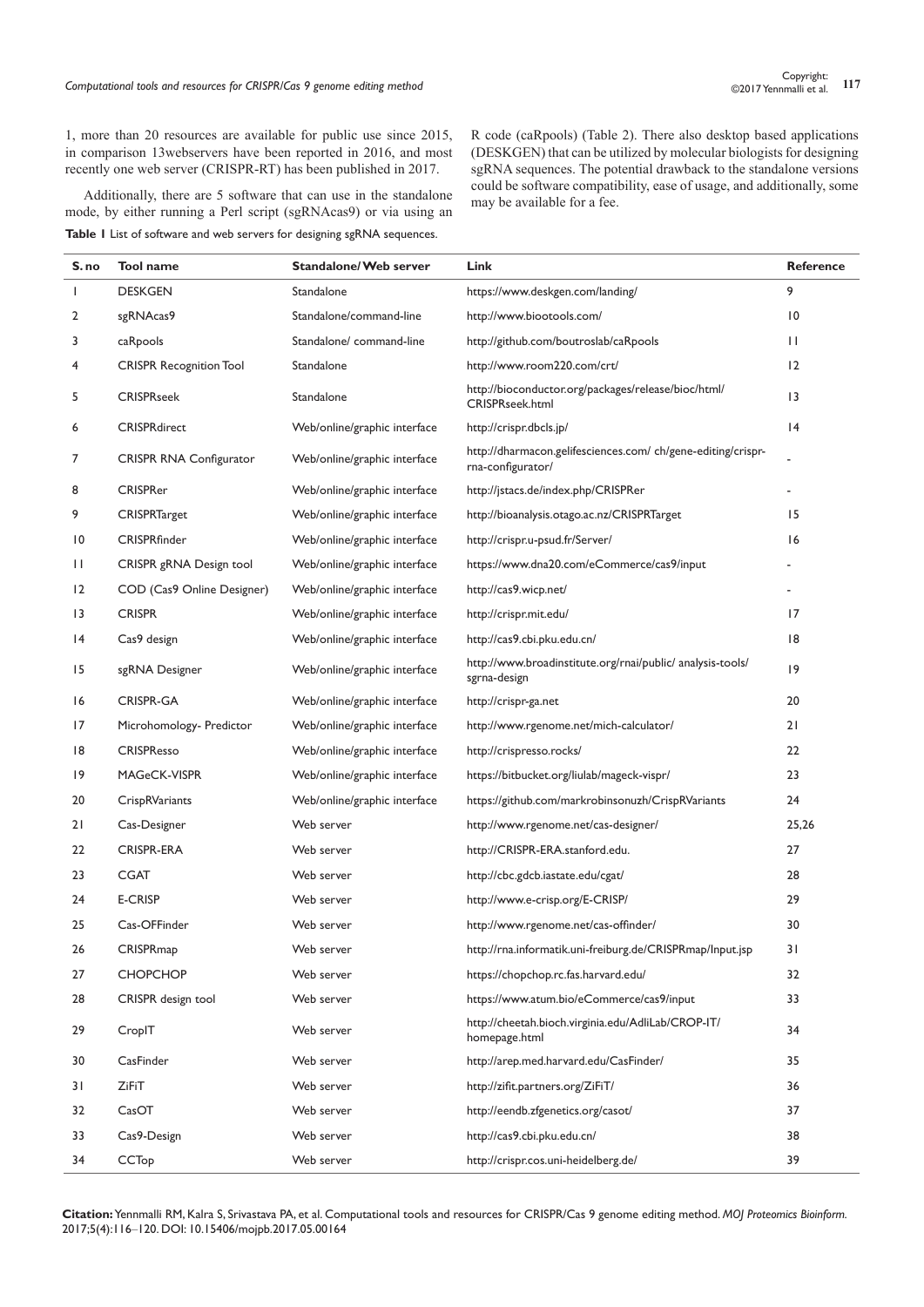Table Continued....

| S.no | Tool name                              | <b>Standalone/Web server</b> | Link                                                      | Reference                |
|------|----------------------------------------|------------------------------|-----------------------------------------------------------|--------------------------|
| 35   | <b>COSMID</b>                          | Web server                   | https://crispr.bme.gatech.edu/                            | 40                       |
| 36   | sgRNA Scorer                           | Web server                   | https://crispr.med.harvard.edu/sgRNAScorer/               | 41                       |
| 37   | EuPaGDT                                | Web server                   | http://grna.ctegd.uga.edu/                                | 42                       |
| 38   | CRISPR-RT                              | Web server                   | http://bioinfolab.miamioh.edu/CRISPR-RT/                  | 43                       |
| 39   | <b>BreakingCas</b>                     | Web server                   | http://bioinfogp.cnb.csic.es/tools/breakingcas/index.php  | 44                       |
| 40   | CRISPR-DO                              | Web server                   | http://cistrome.org/crispr/                               | 45                       |
| 41   | CRISPR/Cas9 target online<br>predictor | Web server                   | http://crispr.cos.uni-heidelberg.de/                      | 46                       |
| 42   | ProtospacerWB                          | Web server                   | http://www.protospacer.com/                               | 47                       |
| 43   | <b>CRISPR-P</b>                        | Web server                   | http://cbi.hzau.edu.cn/crispr/                            | 48                       |
| 44   | <b>CRISPy</b>                          | Web server                   | http://staff.biosustain.dtu.dk/laeb/crispy/               | 49                       |
| 45   | <b>CLD</b>                             | Web server                   | https://github.com/boutroslab/cld                         | 50                       |
| 46   | <b>CRISPOR</b>                         | Web server                   | http://crispor.tefor.net/                                 | 51                       |
| 47   | Off-Spotter                            | Web server                   | https://cm.jefferson.edu/Off-Spotter/                     | 52                       |
| 48   | SSC                                    | Web server                   | http://crispr.dfci.harvard.edu/SSC/                       | 53                       |
| 49   | CT-Finder                              | webserver                    | http://bioinfolab.miamioh.edu/ct-finder/                  | 54                       |
| 50   | <b>CRISPETa</b>                        | Web server                   | http://crispeta.crg.eu/                                   | 55                       |
| 51   | <b>WU-CRISPR</b>                       | Web server                   | http://crispr.wustl.edu/                                  | 56                       |
| 52   | <b>CRISPRscan</b>                      | Web server                   | http://www.crisprscan.org/                                | 57                       |
| 53   | <b>CRISPR-ERA</b>                      | Web server                   | http://crispr-era.stanford.edu/                           | 58                       |
| 54   | Azimuth                                | Web server                   | https://www.microsoft.com/en-us/research/project/azimuth/ | 59                       |
| 55   | SSFinder                               | Web server                   | https://github.com/alaindomissy/ssfinder                  | 60                       |
| 56   | CRISPR multitargeter                   | Web server                   | http://www.multicrispr.net/                               | 61                       |
| 57   | flyCRISPR                              | Web server                   | http://tools.flycrispr.molbio.wisc.edu/targetFinder/      | 62                       |
| 58   | sgRNAcas9                              | Web server                   | http://www.biootools.com/col.jsp?id=103                   | 63                       |
| 59   | Benchling                              | Web server                   | https://benchling.com/                                    | $\overline{\phantom{a}}$ |
| 60   | AGEseg                                 | Web server                   | http://aspendb.uga.edu:8085/                              | 64                       |
| 61   | <b>MAGeCK</b>                          | Web server                   | https://sourceforge.net/p/mageck/wiki/Home/               | 65                       |
| 62   | Jack Lin's CRISPR/Cas9 gRNA<br>finder  | Web server                   | http://spot.colorado.edu/ slin/cas9.html                  | 66                       |
| 63   | GT-Scan                                | Web server                   | http://gt-scan.braembl.org.au/gt-scan/                    | 67                       |
| 64   | PhytoCRISP-Ex                          | Web server, standalone       | http://www.phytocrispex.biologie.ens.fr/CRISP-Ex/         | 68                       |
| 65   | CRISPR design                          | Web server                   | http://crispr.mit.edu/                                    |                          |

#### **Table 2** List of databases for designing sgRNA sequences

| S.<br>no | Tool<br>name     | Link                                    | <b>Reference</b> |
|----------|------------------|-----------------------------------------|------------------|
|          | WGE              | http://www.sanger.ac.uk/htgt/wge/       | 69               |
|          | Cas-<br>Database | http://www.rgenome.net/cas-database/    | 70               |
| 3        | CrisprGE         | http://crdd.osdd.net/servers/crisprge/. | 71               |
| 4        | <b>CRISPRdb</b>  | http://crispr.u-psud.fr/crispr          | 72               |
| 5        | COSMID           | https://crispr.bme.gatech.edu/          | 73               |

#### **Databases for designing CRISPR/Cas9 genome editing**

Almost of the tools listed in Table 1 most likely have an inbuilt database for designing sgRNA sequences. However, for the sake of simplicity, we have listed 5 resources as "databases", which are have collated the sgRNA sequences and they can be easily accessed. We have included COSMID in both web server and database as it is an advanced resource available for users.<sup>74</sup>

## **Discussion**

Microbes are the cell factories for the production of therapeutic and industrial biological products. Until recently, metabolic engineering

**Citation:** Yennmalli RM, Kalra S, Srivastava PA, et al. Computational tools and resources for CRISPR/Cas 9 genome editing method. *MOJ Proteomics Bioinform.* 2017;5(4):116‒120. DOI: [10.15406/mojpb.2017.05.00164](https://doi.org/10.15406/mojpb.2017.05.00164)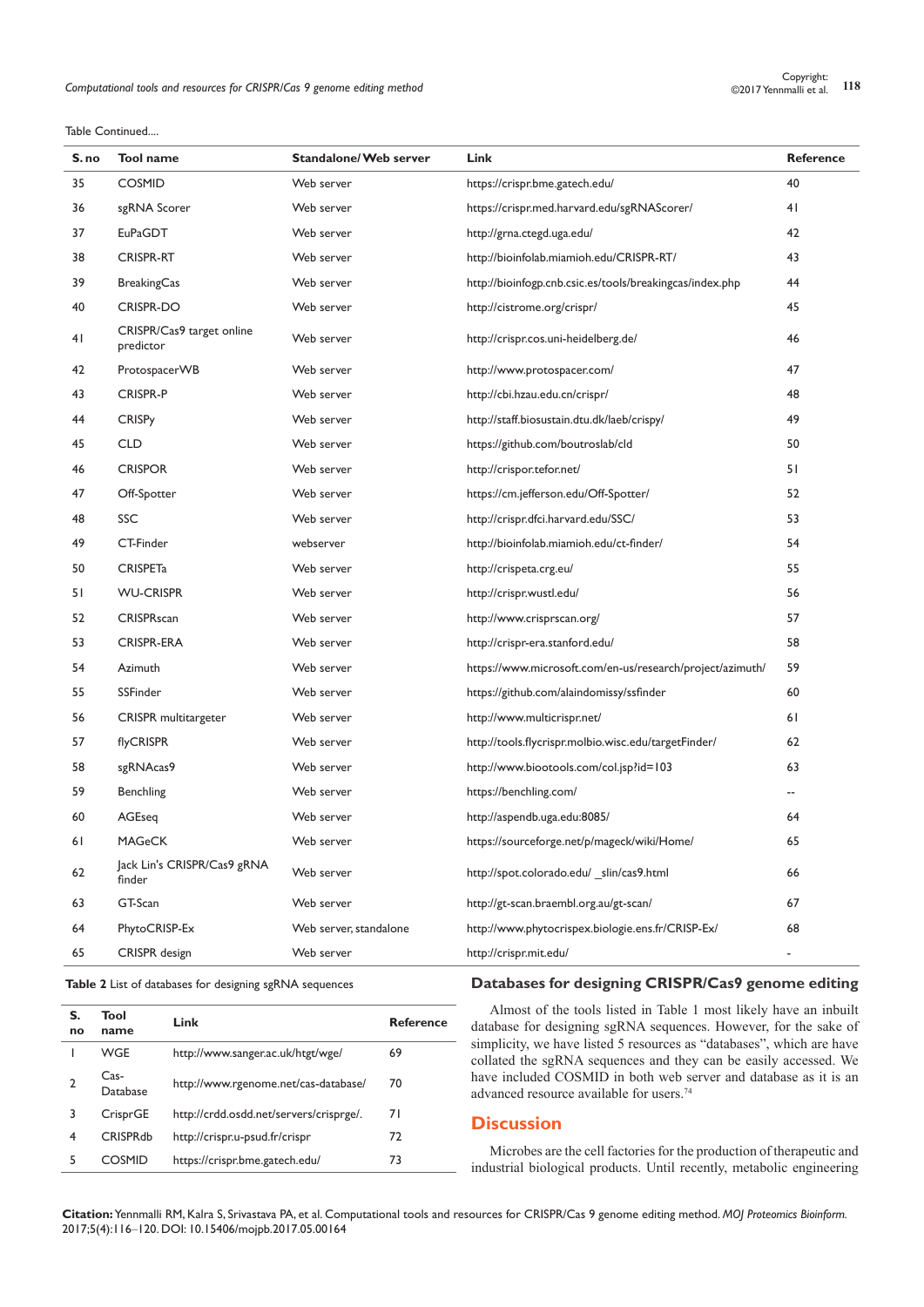is at the forefront as a paradigm changing research area by which genomes can edit as desired. Nowadays, CRISPR and its associated proteins (Cas) are currently popular for precision genome editing in many organisms. Based on the global market statistics, the genome editing market is expected to touch around USD 5.54 Billion by the end of 2021 with a CAGR of 14.3%. Among different genome editing technologies the CRISPR segment stands alone with the largest share of the global genome editing market due to the ease usage of the technology.75

## **Conclusion**

In this mini-review, we have highlighted an updated and currently accessible compilation of software (standalone and web server) and databases that are used for CRISPR/Cas9 genome editing method. With the availability of multiple resources for sgRNA design, the prediction accuracy and validated benchmark sets are utmost important for efficient targeted genome editing research.

## **Acknowledgements**

The authors acknowledge the resource facilities provided by the Jaypee University of Information Technology, Waknaghat, HP-173234, India for executing the present mini-review.

## **Conflict of interest**

The author declares no conflict of interest.

#### **References**

- 1. [Choi KR, Lee SY. CRISPR technologies for bacterial systems: current](https://www.ncbi.nlm.nih.gov/pubmed/27566508)  [achievements and future directions.](https://www.ncbi.nlm.nih.gov/pubmed/27566508) *Biotechnol Adv*. 2016;34 (7):1180– [1209.](https://www.ncbi.nlm.nih.gov/pubmed/27566508)
- 2. [Blin K, Pedersen LE, Weber T, et al. CRISPy–web: an online resource](http://www.sciencedirect.com/science/article/pii/S2405805X15300168)  [to design sgRNAs for CRISPR applications.](http://www.sciencedirect.com/science/article/pii/S2405805X15300168) *Synth Syst Biotechnol*. [2016;1:118–121.](http://www.sciencedirect.com/science/article/pii/S2405805X15300168)
- 3. [Kanchiswamy CN, Maffei M, Malnoy M, et al. Fine–tuning next–gen](https://www.ncbi.nlm.nih.gov/pubmed/27167723)eration genome editing tools. *Trends Biotechnol*[. 2016;34\(7\):562–574.](https://www.ncbi.nlm.nih.gov/pubmed/27167723)
- 4. [Singh V, Braddick D, Dhar PK. Exploring the potential of genome edit](https://www.ncbi.nlm.nih.gov/pubmed/27836667)[ing CRISPR–Cas9 technology.](https://www.ncbi.nlm.nih.gov/pubmed/27836667) *Gene*. 2017;599:1–18.
- 5. [Quétier F. The CRISPR–Cas9 technology: Closer to the ultimate toolkit](http://www.sciencedirect.com/science/article/pii/S0168945215300613)  [for targeted genome editing.](http://www.sciencedirect.com/science/article/pii/S0168945215300613) *Plant Sci*. 2016;242:65–76.
- 6. [Liu D, Hu R, Palla KJ, et al. Advances and perspectives on the use](https://www.ncbi.nlm.nih.gov/pubmed/26896588)  of CRISPR/Cas9 [systems in plant genomics research.](https://www.ncbi.nlm.nih.gov/pubmed/26896588) *Curr Opin Plant Biol*[. 2016;30:70–77](https://www.ncbi.nlm.nih.gov/pubmed/26896588)*.*
- 7. [Luo J. CRISPR/Cas9: from genome engineering to cancer drug discov](http://www.cell.com/trends/cancer/fulltext/S2405-8033(16)30035-8)ery. *Trends in cancer*[. 2016;2\(6\):313–324.](http://www.cell.com/trends/cancer/fulltext/S2405-8033(16)30035-8)
- 8. Jakoči[ūnas T, Jensen MK, Keasling JD. CRISPR/Cas9](https://www.ncbi.nlm.nih.gov/pubmed/26707540) advances engi[neering of microbial cell factories.](https://www.ncbi.nlm.nih.gov/pubmed/26707540) *Metab Eng*. 2016;34**:**44–59.
- 9. [Li Y, Park AI, Mou H, et al. A versatile reporter system for CRISPR–me](https://www.ncbi.nlm.nih.gov/pubmed/26018130)[diated chromosomal rearrangements.](https://www.ncbi.nlm.nih.gov/pubmed/26018130) *Genome Biol*. 2015;16:111.
- 10. [Xie S, Shen B, Zhang C, et al. sgRNAcas9:a software package for de](https://www.ncbi.nlm.nih.gov/pubmed/24956386)[signing CRISPR sgRNA and evaluating potential off–target cleavage](https://www.ncbi.nlm.nih.gov/pubmed/24956386)  sites. *PLoS One*[. 2014;9:e100448.](https://www.ncbi.nlm.nih.gov/pubmed/24956386)
- 11. [Winter J, Breinig M, Heigwer F, et al. caRpools: an R package for explor](https://www.ncbi.nlm.nih.gov/pubmed/26508755)[atory data analysis and documentation of pooled CRISPR/Cas9 screens.](https://www.ncbi.nlm.nih.gov/pubmed/26508755)  *Bioinformatics*[. 2016;32\(4\):632–634.](https://www.ncbi.nlm.nih.gov/pubmed/26508755)
- 12. [Bland C, Ramsey TL, Sabree F, et al. CRISPR recognition tool \(CRT\):](https://www.ncbi.nlm.nih.gov/pubmed/17577412)  [a tool for automatic detection of clustered regularly interspaced palin](https://www.ncbi.nlm.nih.gov/pubmed/17577412)dromic repeats. *[BMC Bioinformatics](https://www.ncbi.nlm.nih.gov/pubmed/17577412)*. 2007;8(1):209.
- 13. [Zhu LJ, Holmes BR, Aronin N, et al. CRISPRseek: a Bioconductor pack](https://www.ncbi.nlm.nih.gov/pubmed/25247697)[age to identify target–specific guide RNAs for CRISPR–Cas9 genome–](https://www.ncbi.nlm.nih.gov/pubmed/25247697) editing systems. *PLoS one*[. 2014;9:e108424.](https://www.ncbi.nlm.nih.gov/pubmed/25247697)
- 14. Naito Y, Hino K, Bono H, [Ui–Tei K. CRISPRdirect: software for design](https://www.ncbi.nlm.nih.gov/pubmed/25414360)[ing CRISPR/Cas guide RNA with reduced off–target sites.](https://www.ncbi.nlm.nih.gov/pubmed/25414360) *Bioinformatics*[. 2014;31\(7\):1120–1123.](https://www.ncbi.nlm.nih.gov/pubmed/25414360)
- 15. Biswas A, Gagnon JN, Brouns SJ, [et al. CRISPRTarget: bioinformatic](https://www.ncbi.nlm.nih.gov/pubmed/23492433)  [prediction and analysis of crRNA targets.](https://www.ncbi.nlm.nih.gov/pubmed/23492433) *RNA Biol*. 2013;10(5):817– [827.](https://www.ncbi.nlm.nih.gov/pubmed/23492433)
- 16. [Grissa I, Vergnaud G, Pourcel C. CRISPR Finder: a web tool to identify](https://www.ncbi.nlm.nih.gov/pmc/articles/PMC1933234/)  [clustered regularly interspaced short palindromic repeats.](https://www.ncbi.nlm.nih.gov/pmc/articles/PMC1933234/) *Nucleic Acids Res*[. 2007;35:W52–W57.](https://www.ncbi.nlm.nih.gov/pmc/articles/PMC1933234/)
- 17. [Hsu PD, Scott DA, Weinstein JA, et al. DNA targeting specificity of](https://www.ncbi.nlm.nih.gov/pubmed/23873081)  [RNA–guided Cas9 nucleases.](https://www.ncbi.nlm.nih.gov/pubmed/23873081) *Nat Biotechnol*. 2013;31(9):827–832.
- 18. [Ma M, Ye AY, Zheng W, et al. A guide RNA sequence design platform](https://www.ncbi.nlm.nih.gov/pubmed/24199189/)  [for the CRISPR/Cas9 system for model organism genomes.](https://www.ncbi.nlm.nih.gov/pubmed/24199189/) *Biomed Res Int*[. 2013;2013:270805.](https://www.ncbi.nlm.nih.gov/pubmed/24199189/)
- 19. [Doench JG, Fusi N, Sullender M, et al. Optimized sgRNA design to](https://www.ncbi.nlm.nih.gov/pubmed/26780180)  [maximize activity and minimize off–target effects of CRISPR–Cas9.](https://www.ncbi.nlm.nih.gov/pubmed/26780180) *Nat Biotechnol*[. 2016;34\(2\):184–191.](https://www.ncbi.nlm.nih.gov/pubmed/26780180)
- 20. Güell M,Yang L, [Church GM. Genome editing assessment using CRISPR](https://www.ncbi.nlm.nih.gov/pubmed/24990609)  [Genome Analyzer \(CRISPR–GA\).](https://www.ncbi.nlm.nih.gov/pubmed/24990609) *Bioinformatics*. 2014;30(20):2968– [2970.](https://www.ncbi.nlm.nih.gov/pubmed/24990609)
- 21. [Bae S, Kweon J, Kim HS, et al. Microhomology–based choice of Cas9](https://www.ncbi.nlm.nih.gov/pubmed/24972169)  nuclease target sites. *Nat Methods*[. 2014;11\(5\):705–706.](https://www.ncbi.nlm.nih.gov/pubmed/24972169)
- 22. [Pinello L, Canver MC, Hoban MD, et al. Analyzing CRISPR genome–](https://www.ncbi.nlm.nih.gov/pubmed/27404874/) [editing experiments with CRISPResso.](https://www.ncbi.nlm.nih.gov/pubmed/27404874/) *Nat Biotechnol*. 2016;34(7):695– [697.](https://www.ncbi.nlm.nih.gov/pubmed/27404874/)
- 23. [Li W, Köster J, Xu H4, et al. Quality control, modeling, and visualization](https://www.ncbi.nlm.nih.gov/pubmed/26673418)  [of CRISPR screens with MAGeCK–VISPR.](https://www.ncbi.nlm.nih.gov/pubmed/26673418) *Genome Biol*. 2015;16:1– [13.](https://www.ncbi.nlm.nih.gov/pubmed/26673418)
- 24. [Lindsay H, Burger A, Biyong B, et al. CrispRVariants charts the mu](https://www.ncbi.nlm.nih.gov/pubmed/27404876)[tation spectrum of genome engineering experiments.](https://www.ncbi.nlm.nih.gov/pubmed/27404876) *Nat Biotechnol*. [2016;34\(7\):701–702.](https://www.ncbi.nlm.nih.gov/pubmed/27404876)
- 25. Park J, Bae S, [Kim JS. Cas–Designer: a web–based tool for choice of](https://www.ncbi.nlm.nih.gov/pubmed/26358729)  [CRISPR–Cas9 target sites.](https://www.ncbi.nlm.nih.gov/pubmed/26358729) *Bioinformatics*. 2015;31(24):4014–4016.
- 26. Bae S, Kweon J, Kim HS, [et al. Microhomology–based choice of Cas9](https://www.ncbi.nlm.nih.gov/pubmed/24972169)  nuclease target sites. *Nat Methods*[. 2014;11\(7\):705–706.](https://www.ncbi.nlm.nih.gov/pubmed/24972169)
- 27. [Liu H, Wei Z, Dominguez A, et al. CRISPR–ERA: a comprehensive de](https://www.ncbi.nlm.nih.gov/pubmed/26209430/)[sign tool for CRISPR–mediated gene editing, repression and activation.](https://www.ncbi.nlm.nih.gov/pubmed/26209430/)  *Bioinformatics*[. 2015;31\(22\):3676–3678.](https://www.ncbi.nlm.nih.gov/pubmed/26209430/)
- 28. [Brazelton VA Jr, Zarecor S, Wright DA, et al. A quick guide to CRISPR](https://www.ncbi.nlm.nih.gov/pubmed/26745836)  sgRNA design tools. *GM Crops Food*[. 2015;6\(4\):266–276.](https://www.ncbi.nlm.nih.gov/pubmed/26745836)
- 29. [Doench JG, Fusi N, Sullender M, et al. Optimized sgRNA design to](https://www.ncbi.nlm.nih.gov/pubmed/26780180)  [maximize activity and minimize off–target effects of CRISPR–Cas9.](https://www.ncbi.nlm.nih.gov/pubmed/26780180) *Nat Biotechnol*[. 2016;34\(2\):184–191.](https://www.ncbi.nlm.nih.gov/pubmed/26780180)
- 30. Bae S, Park J, [Kim JS. Cas–OFFinder: a fast and versatile algorithm that](https://www.ncbi.nlm.nih.gov/pubmed/24463181)  [searches for potential off–target sites of Cas9 RNA–guided endonucleas](https://www.ncbi.nlm.nih.gov/pubmed/24463181)es. *Bioinformatics*[. 2014;30\(10\):1473–1475.](https://www.ncbi.nlm.nih.gov/pubmed/24463181)
- 31. [Mangericao TC, Peng Z, Zhang X. Computational prediction of CRISPR](https://www.ncbi.nlm.nih.gov/pubmed/26818725)  [cassettes in gut metagenome samples from Chinese type–2 diabetic pa](https://www.ncbi.nlm.nih.gov/pubmed/26818725)[tients and healthy controls.](https://www.ncbi.nlm.nih.gov/pubmed/26818725) *BMC Syst Biol*. 2016;10(Suppl 1):5.
- 32. [Labun K, Montague TG, Gagnon JA, et al. CHOPCHOP v2: a web tool](https://www.ncbi.nlm.nih.gov/pubmed/27185894)  [for the next generation of CRISPR genome engineering.](https://www.ncbi.nlm.nih.gov/pubmed/27185894) *Nucleic Acids Res*[. 2016;44\(Web Server issue\):W272–W276.](https://www.ncbi.nlm.nih.gov/pubmed/27185894)
- 33. [Hsu PD, Scott DA, Weinstein JA, et al. DNA targeting specificity of](https://www.ncbi.nlm.nih.gov/pubmed/23873081/)  [RNA–guided Cas9 nucleases.](https://www.ncbi.nlm.nih.gov/pubmed/23873081/) *Nat Biotechnol*. 2013;31(9):827–832.